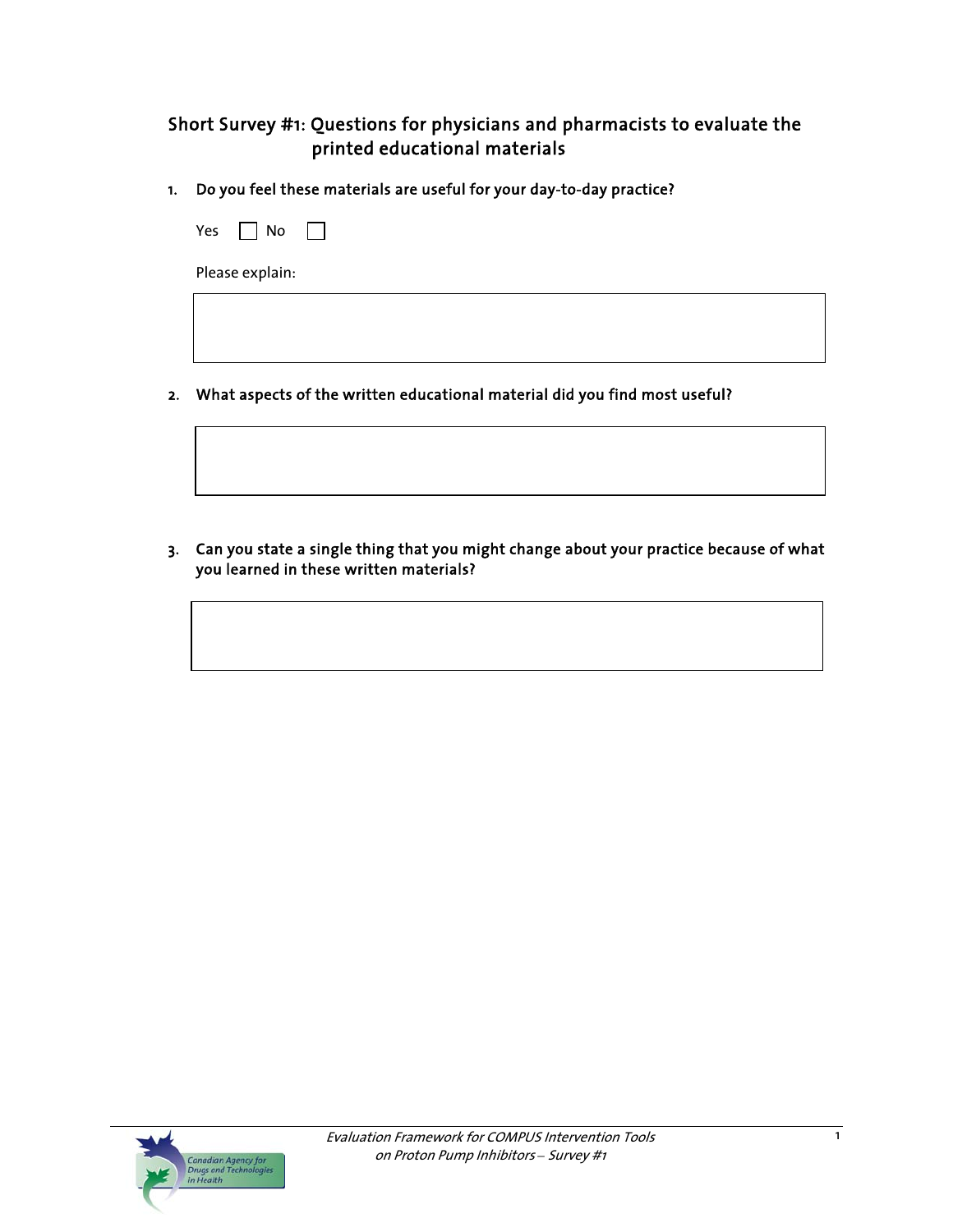## Long Survey #1: Questions for physicians and pharmacists to evaluate the printed educational materials

## **Credibility**

1. What is the most important message, to you, contained in this material? (Please state in your own words.)

#### 2. How adequately does the main message in the material achieve credibility? (Check one.)

very adequately 1 2 3 4 5 very inadequately

#### 3. Are there parts of the message that do not concur with your beliefs?

| -- |  | N٥<br>- |
|----|--|---------|
|    |  |         |

Which parts don't concur and why?

# 4. Of the messages presented, what do you need to have more confidence in? (check all that apply.)

- More references to peer-reviewed studies More evidence that this message is supported by specialists or disease groups More evidence that this message is supported by local experts More explanation of how this message could apply to my practice **Other**
- 5. Do you agree with this statement: "I would have no trouble acting on this message."

|  |  | - | $\cdot\cdot\cdot$ |  |
|--|--|---|-------------------|--|
|  |  |   |                   |  |

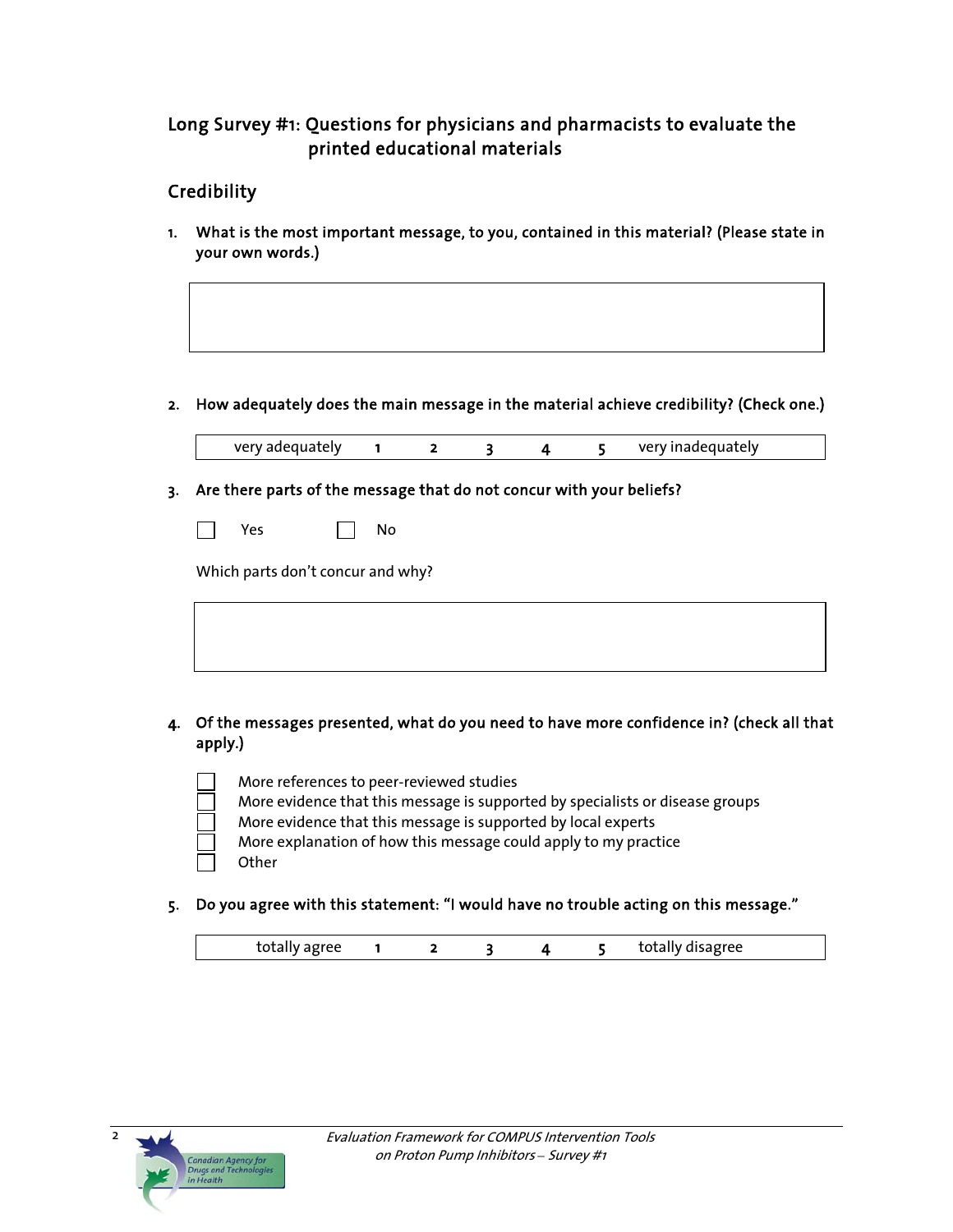## Usability

- 1. Of the  $(4)$  (number of) documents used, rate them from (1) the most helpful to  $(4)$  the least helpful.
	- (a) Newsletter

| most helpful             | 1 | $\overline{\mathbf{z}}$    | 3 | $\overline{4}$ | least helpful |  |
|--------------------------|---|----------------------------|---|----------------|---------------|--|
| (b) Prescribing aid      |   |                            |   |                |               |  |
| most helpful             | 1 | $\overline{\mathbf{2}}$    | 3 | $\overline{4}$ | least helpful |  |
|                          |   |                            |   |                |               |  |
| most helpful             |   | 2                          | 3 | 4              | least helpful |  |
| (d) Physician self-audit |   |                            |   |                |               |  |
| most helpful             |   | 2                          | 3 | 4              | least helpful |  |
|                          |   | Alternate prescription pad |   |                |               |  |

- 2. Consider the one you rated #1, most helpful: Why is it most helpful and how do you think you will use this information?
- 3. Consider the one you rated #4, least helpful: Why isn't it very helpful and what needs to be done to improve the usability of this information for you?



### Impact

1. This information (asked for each piece of written information being evaluated) will change the way I currently practice. (Check one.)

| -----<br>ັ |  |  |  |  | -- |
|------------|--|--|--|--|----|
|------------|--|--|--|--|----|